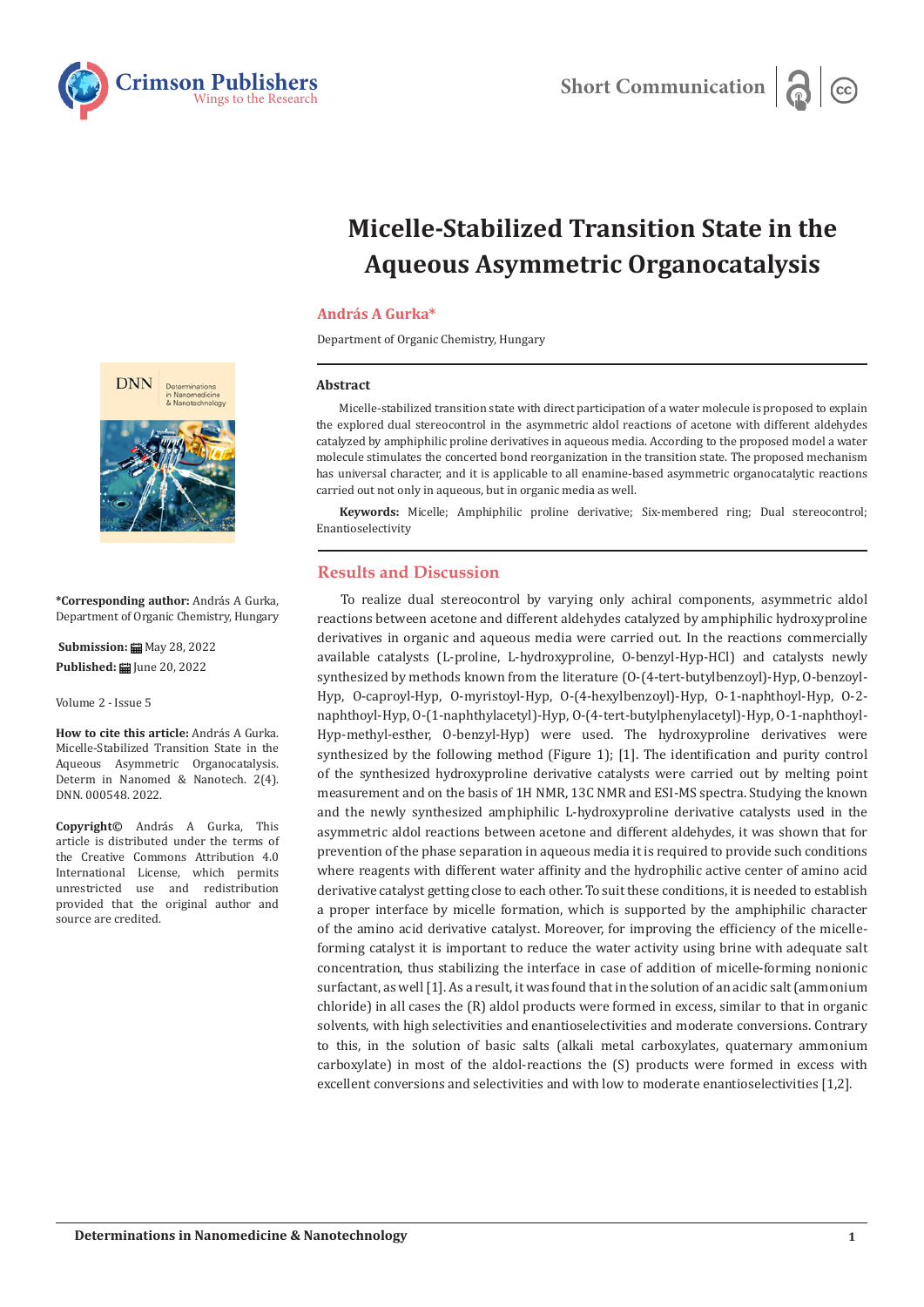

4-tBu-Ph (1); Ph (2); n-Pent (3); n-tridecyl (4); 4-n-Hex-Ph (5);  $R =$ 1-Naph (6); 2-Naph (7); 1-Naph-Me (8); 4-tBu-Bn (9)

**Figure 1:** Method of synthesis of L-hydroxyproline derivative catalysts.

The explored phenomenon is giving the possibility to control the stereoselectivity of asymmetric aldol reactions catalyzed by L-amino acid derivatives in aqueous media and it was explained with different structures of micelle-stabilized transition state described as a metal-free version of the Zimmerman-Traxler model with explicit participation of a water molecule [1]:

i. Under acidic conditions, as in organic media the carboxylic proton spatially directs the aldehyde through H-bonding so that the re-face of the aldehyde is attacked by the enamine, thus providing stereocontrol for the reaction ((R) product is formed in excess) (Figure 2).



**Figure 2:** Transition state of asymmetric aldol reaction carried out in the solution of acidic salt.



**Figure 3:** Transition state of asymmetric aldol reaction carried out in the solution of basic salt.

ii. In the solution of basic salts, when the catalyst is lacking the acidic proton and when the carboxylate group of the amino acid, together with the carboxylate of salt, acts mainly as a micelle stabilizer, the Si-face of the aldehyde may be more easily attacked by the enamine, resulting in formation of the opposite enantiomer ((S) product is formed in excess) (Figure 3); [1,2].

Under neutral conditions, where the proline (derivative) catalyst is predominantly zwitterionic, the lone electron pair of the explicit water molecule is attached by the ammonium proton, and only one proton of water molecule will be transferred in the transition state [3]. Being suitable to explain dual stereocontrol, the proposed mechanism has universal character and can be applied to all enamine-based asymmetric organocatalytic reactions carried out not only in aqueous, but in organic media as well, because the initial step of catalytic cycle, which involves the formation of an enamine from the carbonyl compound and proline (derivative), liberates one water molecule [4]. The evidence of the universal character of the proposed mechanism and its applicability to all enamine-based asymmetric organocatalytic reactions is the observed inversion of enantioselectivity in the L-hydroxyproline derivative-catalyzed asymmetric  $\alpha$ -amination reaction stimulated by changing the pH of aqueous solution [5], where the different transition states and therefore the stereochemical outcome of the reaction can be easily explained with the proposed mechanism.

### **References**

- 1. Gurka AA (2017) PhD Thesis. University of Szeged, Hungary.
- 2. Gurka AA, Sz[őri K, Bartók M, London G \(2016\) Dual stereocontrol in](https://www.sciencedirect.com/science/article/abs/pii/S0957416616302105) [aldol reactions catalysed by hydroxyproline derivatives in the presence](https://www.sciencedirect.com/science/article/abs/pii/S0957416616302105) [of a large amount of water. Tetrahedron: Asymmetry 27\(19\): 936-942.](https://www.sciencedirect.com/science/article/abs/pii/S0957416616302105)
- 3. In the concentrated solution of neutral salt (NaCl) (S) product is formed in excess.
- 4. [Gurka AA \(2022\) New mechanistic approach in the enamine-based](https://link.springer.com/article/10.1007/s11224-022-01952-w) [asymmetric organocatalysis. Structural Chemistry.](https://link.springer.com/article/10.1007/s11224-022-01952-w)
- 5. Gurka AA, Sz[őri K, Szőri M, Bartók M, London G \(2017\) Application of](https://link.springer.com/article/10.1007/s11224-016-0873-z) [hydroxyproline derivatives in enantioselective α-amination reactions](https://link.springer.com/article/10.1007/s11224-016-0873-z) [in organic and aqueous environments: a structure-activity relationship](https://link.springer.com/article/10.1007/s11224-016-0873-z) [study. Structural Chemistry 28: 415-421.](https://link.springer.com/article/10.1007/s11224-016-0873-z)